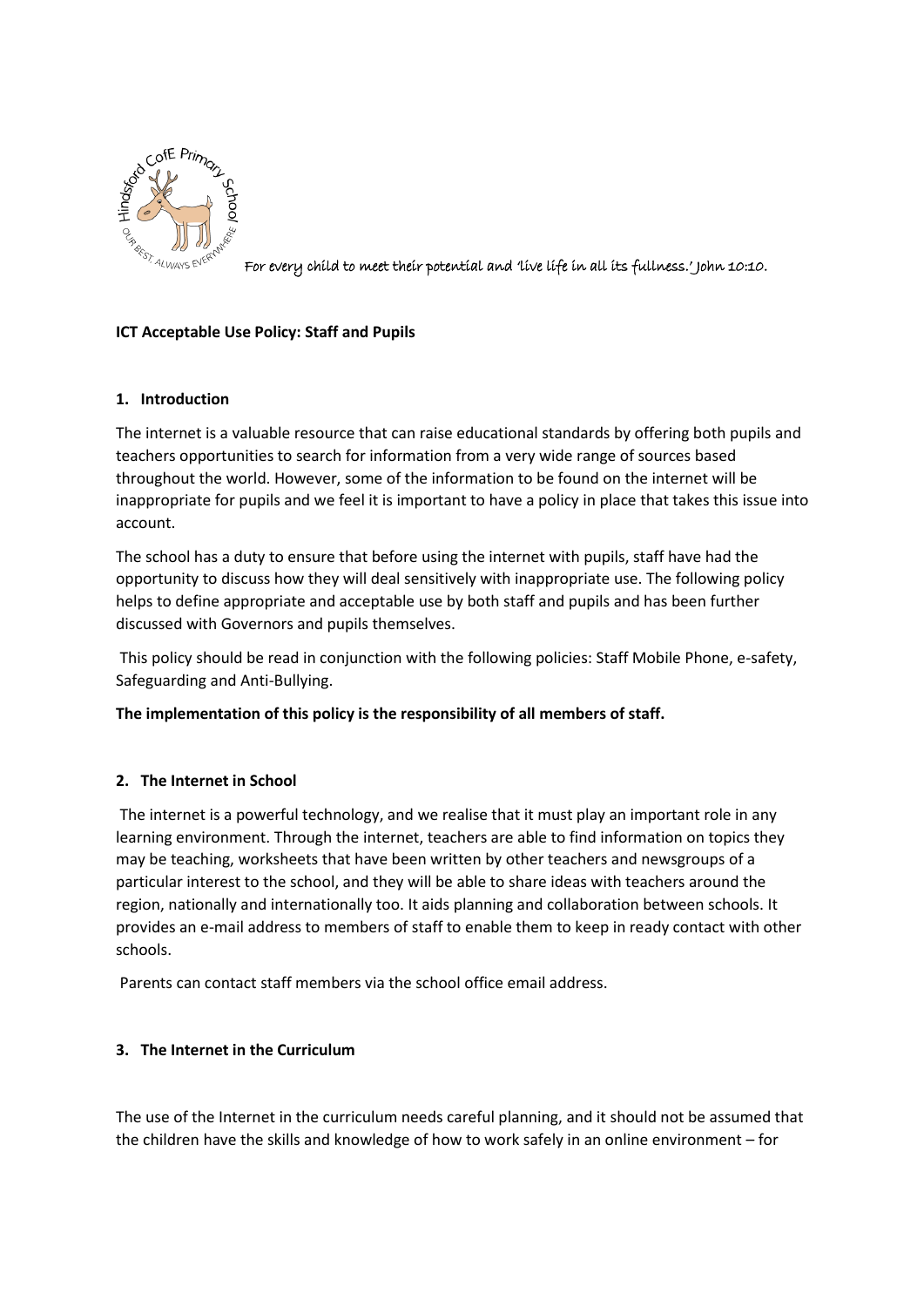example, how to use search engines safely. Therefore, if the internet is to be used, the teacher should ensure that these points are covered in the interests of accessibility, and also of safety.

# **4. School Website**

- The headteacher, or nominee, will be responsible for the overall content of the website, and will ensure the content is appropriate and accurate.
- All contact details on the school's websites will be the phone, email and address of the school office
- No personal details of staff or students will be published.
- Images, or any content that may easily identify a student, will be selected carefully, and will not be posted until authorisation from parents has been received.
- Students are not permitted to take or publish photos of others without permission from the individual.
- Staff are able to take images, though they must do so in accordance with school's policies in terms of the sharing and distribution of such.

## **5. Roles and responsibilities**

E-safety is recognised as an essential aspect of strategic leadership in this school and the Headteacher, with the support of Governors, aims to embed safe practices into the culture of the school. The Headteacher ensures that the policy is implemented and compliance with the policy monitored.

All teachers are responsible for promoting and supporting safe behaviours in their classrooms and following school e-safety procedures. Central to this is fostering a 'No Blame' culture so pupils feel able to report any bullying, abuse or inappropriate materials.

As the children progress through the school there is a gradual progression in access to the internet. The rules for using the internet will be made clear to all pupils and children will have to follow the Rules for Responsible Internet Use (see appendix) prior to using the internet. They will be made aware that if they feel that the rules do not apply to them and therefore decline to sign the agreement in their planner, then this will result in an instant loss of access to the internet.

Parents are also asked to sign the planner to grant permission for their child to use the internet at school. If the parent chooses to sign the planner, they are accepting that their child will be held responsible for their actions when using the internet, and that some materials on the internet may be objectionable. They are asked to accept responsibility for setting standards for their child to follow when accepting, sharing and exploring information and media.

The rules apply to staff as well as pupils and staff (including temporary and regular supply teachers) will be asked to sign the Acceptable Use of the Internet form annually.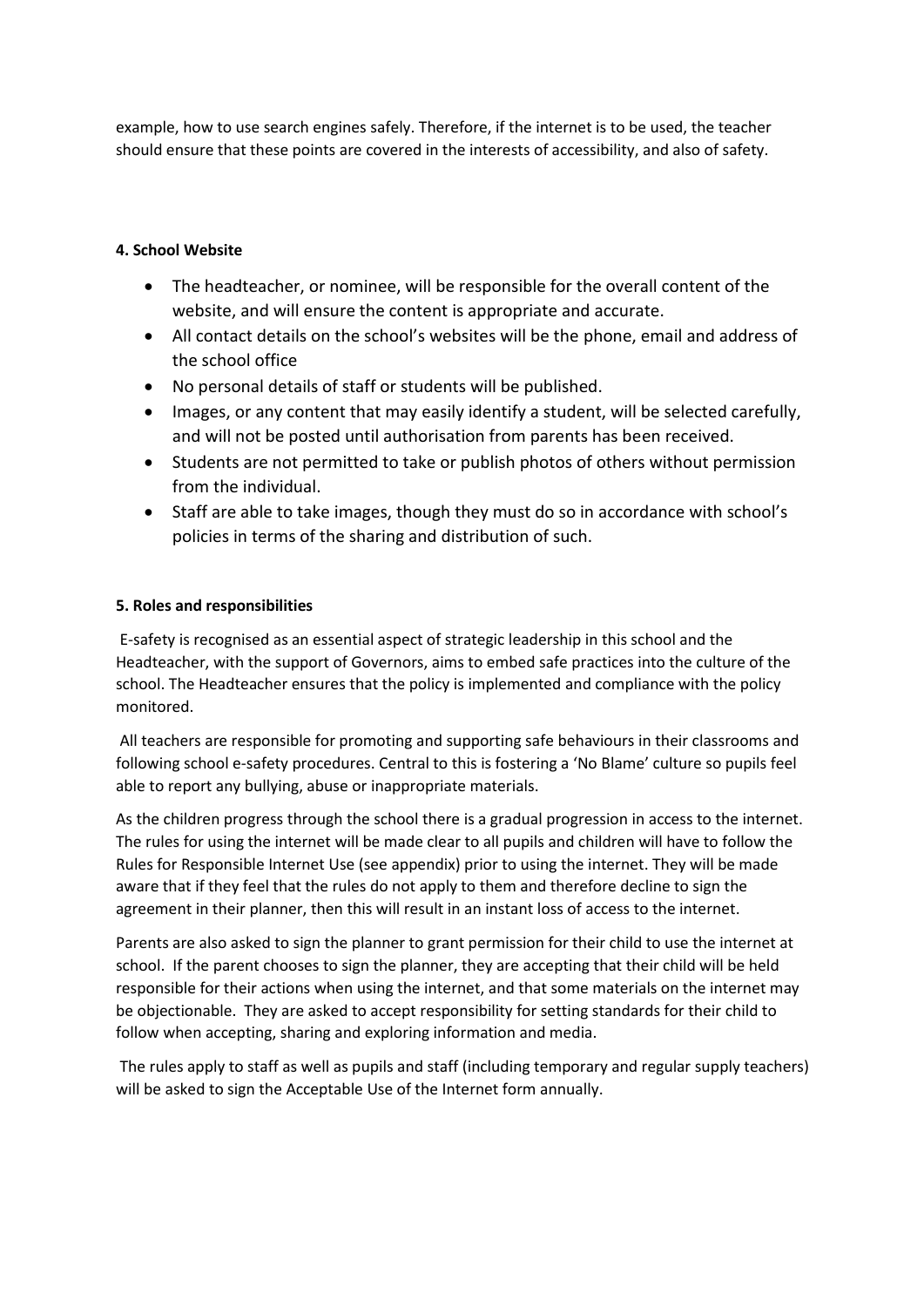### 6. **Monitoring**

It is the role of the ICT coordinator to monitor and evaluate the overall effectiveness of internet use throughout the school and this will be conducted on a regular basis.

Each teacher will be responsible for monitoring the use of the internet within their classroom and ensure that unacceptable material is not accessed. The Coordinator has responsibility for checking that no inappropriate material is on the school system and the children are made aware that teachers have access to all their folders of work. The coordinator also ensures that the computer system is regularly checked for computer viruses with the SOPHOS system, taking advice from the school's provider of technical support, Virtue.

## **7. Managing the school network**

The computer system / network is owned by the school and is made available to pupils to further their education and to staff to enhance their professional activities including teaching, research, administration and management.

The school reserves the right to examine or delete any files that may be held on its computer system or to monitor any Internet or email activity on the network, or perform any other activities that the school may see fit, in accordance with data protection and GDPR legislation.

## **8. Personal Use**

The computers, electronic media and services provided by the school are primarily for educational use to assist staff in the performance of their job. Limited or incidental use of electronic media for personal purposes is acceptable, and all such use should be done in a manner that does not negatively affect the system's use for their educational purposes. However, staff are expected to demonstrate a sense of responsibility and not abuse this privilege.

Hindsford CE Primary School expects any staff using social media sites to ensure that their use is conducive to their professional status. They should not mention the school by name or in passing, or discuss individuals or groups within the school, or compromise the school values.

In addition, staff must ensure that any private blogs, bulletin boards, websites etc. which they create, or actively contribute to, do not compromise, and are not confused with, their professional role.

Staff must ensure that any engagement in any online activities does not compromise their professional responsibilities.

## **9. Use of school equipment in the home**

It is recognised that there is an increasing need for staff to use school equipment in the home: to deliver remote learning; to access training; attend online meetings etc (particularly when in isolation). Staff who are using school hardware at home must do so by adhering to the principles of the Computer Misuse Act (1990).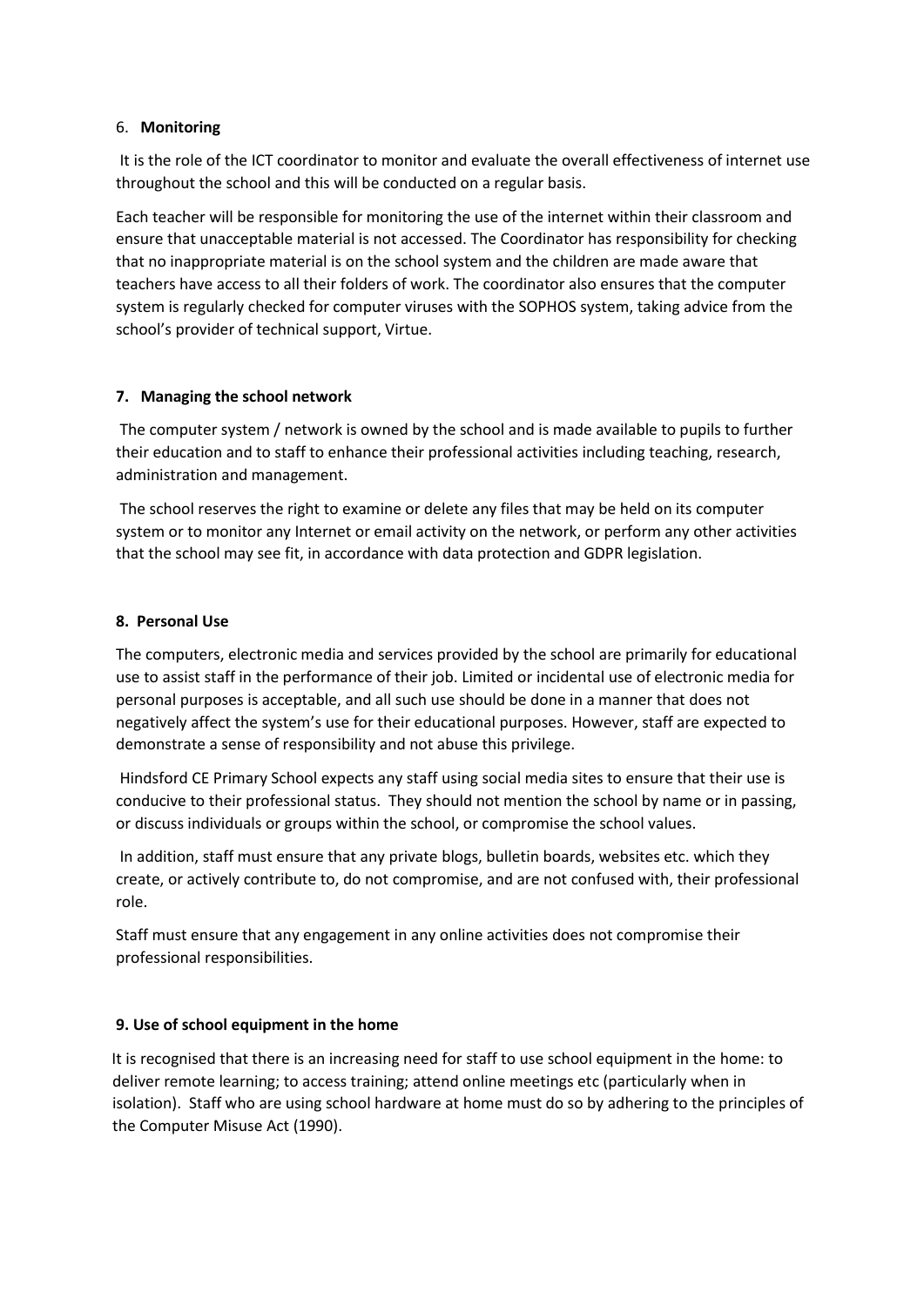## **Appendix**

Hindsford Primary School Rules for Responsible Internet Use by Pupils

The school has installed computers and Internet access to help our learning. These rules will keep everyone safe and help us to be fair to others.

- I will keep my personal information safe and not share it with people online
- I will only use the software and websites that my teacher has asked me to use
- I will keep my passwords safe from other people
- I will not copy other people's work and say that it is my own
- I will let an adult know straightaway if I accidentally see something inappropriate
- I will respect the hardware and equipment
- I will be responsible for my behaviour online and will be kind to others
- I will only access my own files
- I will not change any settings on the computers without permission from the teacher
- I will set up accounts with the highest possible privacy settings

### **I understand that these rules are designed to keep me safe and that if they are not followed, there may be consequences.**

The school cannot accept any responsibility for access to the internet outside of school even if children are researching a topic related to school.

#### **HINDSFORD PRIMARY SCHOOL ACCEPTABLE USE STATEMENT (FOR STAFF)**

The computer system is owned by the school and is made available to staff to enhance their professional activities, including teaching, research, administration and management. The school's Internet Access Policy has been drawn up to protect all parties - the pupils, the staff and the school.

The school reserves the right to examine or delete any files that may be held on its computer system or to monitor any Internet sites visited.

All staff (including supply and temporary) requiring Internet access should sign a copy of this Acceptable Use Statement and return it to the ICT coordinator for approval.

• I will only use the school's email / Internet / Intranet / Learning Platform and any related technologies for professional purposes or for uses deemed 'reasonable' by the Headteacher or Governing Body.

• I will comply with the ICT system security and not disclose any passwords provided to me by the school or other related authorities.

• I will ensure that all electronic communications with pupils and staff are compatible with my professional role.

• I will not give out my own personal details, such as mobile phone number and personal email address to pupils or parents.

• I will only use the approved, secure email system(s) for any school business.

• I will ensure that personal data (such as data held on CPOMS) is kept secure and is used appropriately, whether in school, taken off the school premises or accessed remotely.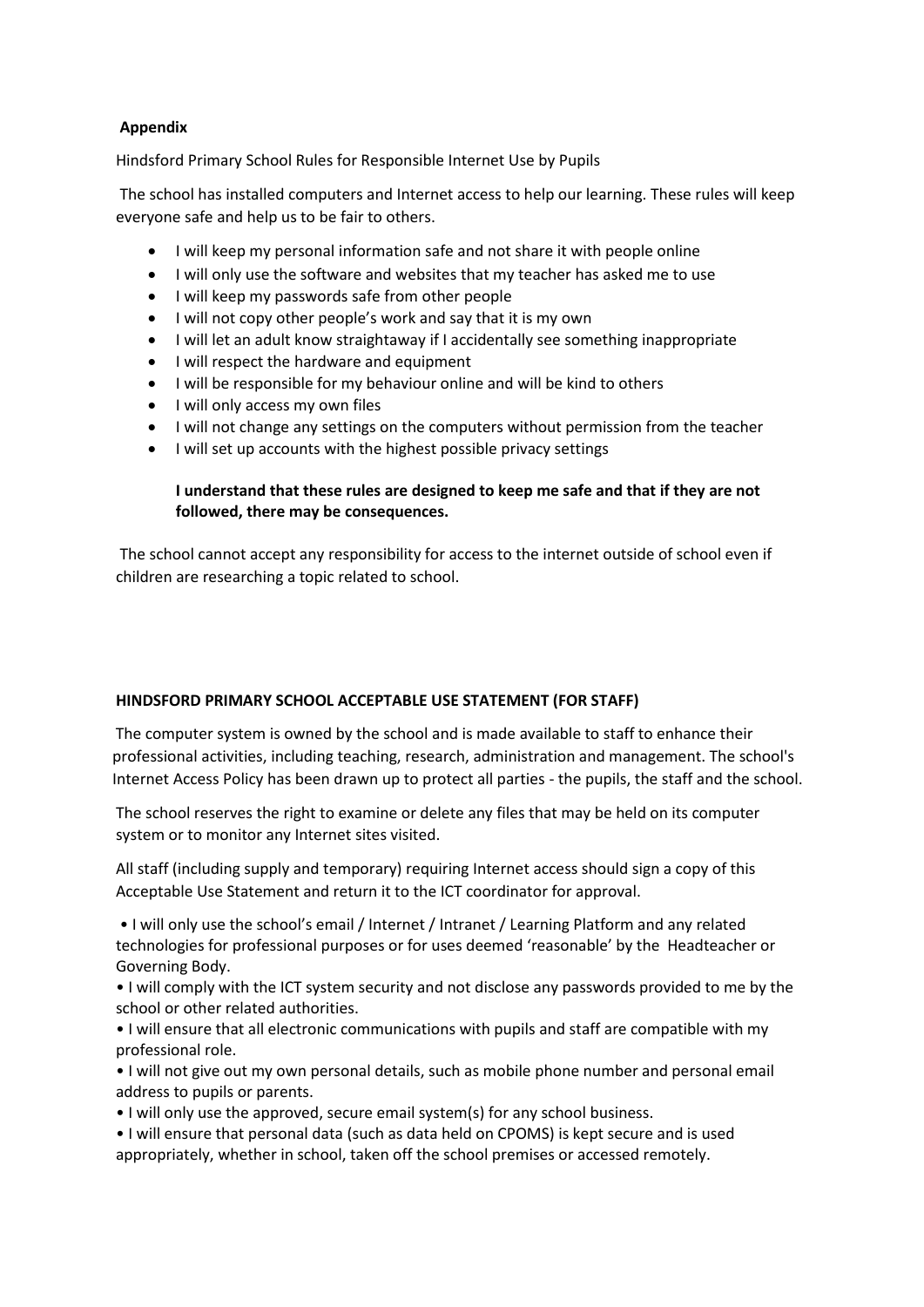• I will not install any hardware of software without permission of the Headteacher or Computing Lead

• I will only open email attachments from sources I know to be safe.

• I will not browse, download, upload or distribute any material that could be considered offensive, illegal or discriminatory.

• Images of pupils and/ or staff will only be taken, stored and used for professional purposes in line with school policy and with written consent of the parent, carer or staff member. Images will not be distributed outside the school network without the permission of the parent/ carer, member of staff or Headteacher.

• I understand that all my use of the Internet and other related technologies can be monitored, logged and made available, on request, to the Headteacher.

• I will support the school approach to online safety and not deliberately upload or add any images, video, sounds or text that could upset or offend any member of the school community.

• I will respect copyright and intellectual property rights.

• I will ensure that my online activity, both in school and outside school, will not bring my professional role into disrepute.

• I will support and promote the school's E-Safety Policy and help pupils to be safe and responsible in their use of ICT and related technologies.

• I will not access the school's wireless internet on personal mobile devices.

• Access to the internet and school server should only be made via the authorised account and password, which should not be made available to any other person.

• It is the responsibility of staff members to make the Computing Lead aware of occasions when passwords cease to become private.

• Staff should ensure that high levels of data-protection are adhered to at all times. This means locking computers whilst leaving the room.

• Issued iPads/laptops are for staff use only.

• Activity that threatens the integrity of the school ICT systems, or activity that attacks or corrupts other systems, is forbidden. Permission should be granted from the Headteacher before bringing in electrical and ICT equipment from home. USB sticks must be scanned for viruses before use.

• Users are responsible for all emails sent and for contacts made that may result in email being received.

• Use for personal financial gain, gambling, political purposes, online shopping or advertising is forbidden.

• Posting anonymous messages and forwarding chain letters is forbidden.

• As email can be forwarded or inadvertently be sent to the wrong person, the same professional levels of language and content should be applied as for letters or other media.

• No reference should EVER be made to Hindsford Primary School on any social networking site, other than the official Hindsford CE Primary School Facebook page.

• Use of the network to access inappropriate materials such as pornographic, racist or offensive material is forbidden.

• I understand this forms part of the terms and conditions set out in my contract of employment.

*Updated December 2021 To be reviewed November 2022*

A signed hard copy is kept on school premises.